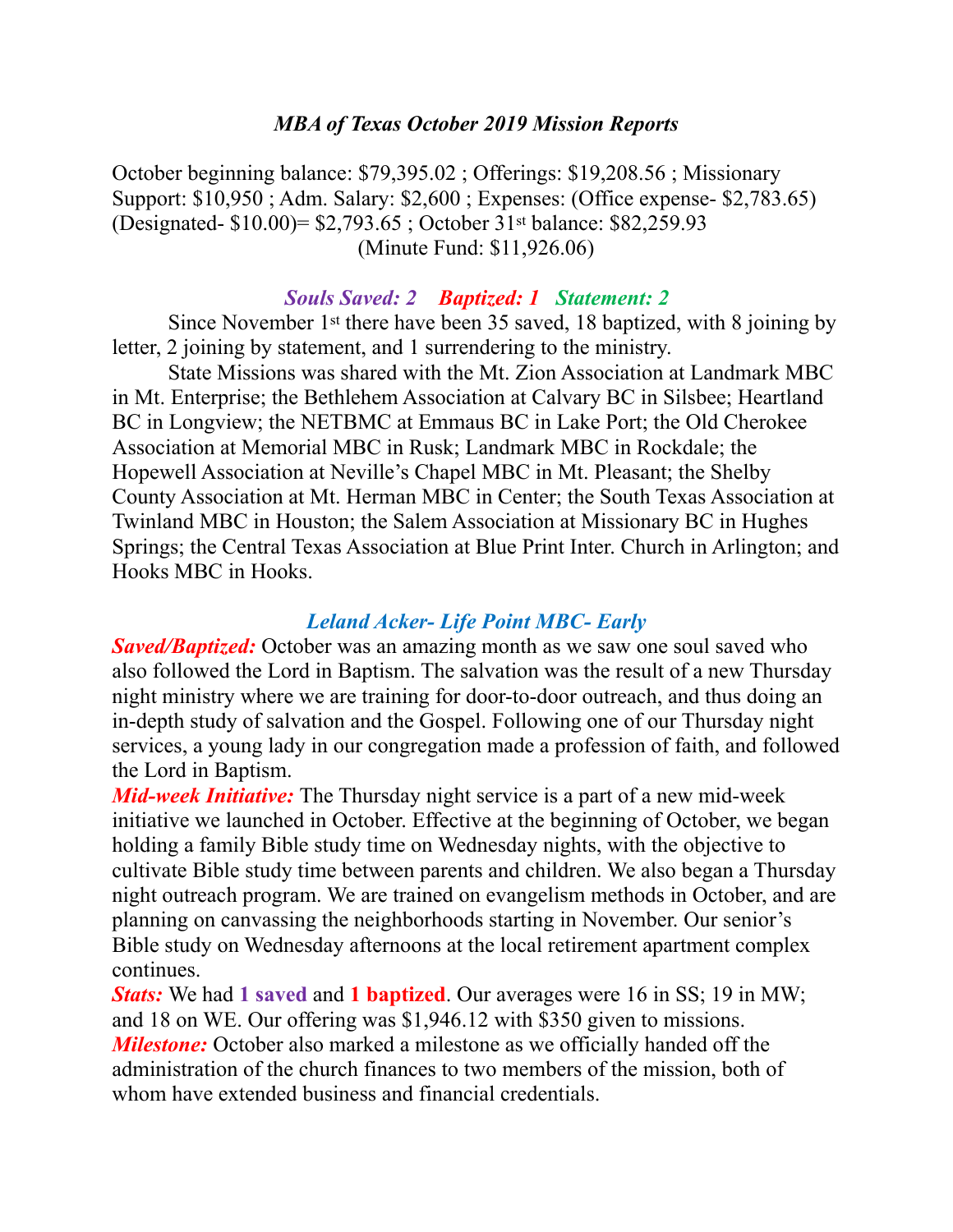*Work:* I am continuing my work as a hospice chaplain. Through this ministry, I have seen 3 souls saved.

*Numbers:* Life Point made: 10- Visits; 13- Phone Calls; 1,214- Media Reach.

### *Glenn McCarver- Borderland BC- El Paso*

*Spanish:* This month God has led me to a Turkish couple in my Spanish class. In my class, there are people from Turkey, Germany, Austria, Philippines, Afghanistan, and Iran. Recently, we had to give a presentation (in Spanish) about ourselves. I was able to use this opportunity to share about Jesus. After this, the Turkish couple invited the class to a Turkish festival. I was one of only two (the other was the Iranian woman) to attend the festival. Jakob took me around introducing me as his friend from class and making sure that my plate was full of Turkish food. I ask you to pray for him and his family, and that I might be used to draw them to salvation.

*Stats:* Our averages were 9 in MW; and 9 in WE; with 9 visitors. We gave \$150 to missions.

*Mexico:* I also recently preached at Iglesia Bautista Sembradores de la Semilla in Juarez, Mexico. I ask you to keep Bro. Jorge Pina in your prayers. He has faithfully served there for many years, but now battling cancer. Thank you for your prayers.

### *Joe Bozarth- Fellowship BC- Conroe*

*Outreach:* October has been a great month. We have had some return visitors. Our numbers were down a couple of weeks because of member travel, etc; but our spirits are high. The mission has decided to include a Christmas Day Camp in our outreach. It will be a one day VBS type of camp for children of all ages. *Stats:* Our averages were 10 in SS; 13 in MW; 12 on EW; and 12 on WE. Our offering \$3,779 with \$402.92 given to missions, and \$3,002.32 paid on the loan. *Meeting*: I am looking forward to the State Meeting seeing old friends and hearing about what others are doing in the field.

### *Victor Rice- Shiloh MBC- San Antonio*

*Illness:* We give thanks to our Lord for another month of life. The month has had a lot of illness and hospital visits for our membership which has affected our attendance. We have been heavily involved with a lady whom was in a car rollover several months ago, the Lord has taken her home for she passed Sunday evening. She never was able to come out of her coma. Lift up her only son Ethan, whom is 12 yr. and was shot 4 months ago and is paralyzed from the waist down, to the Lord. We will be holding her service the first part of November which will give us an opportunity for lost souls to hear God's word.

*Family:* We ask for prayers for the health of my wife and son for healing and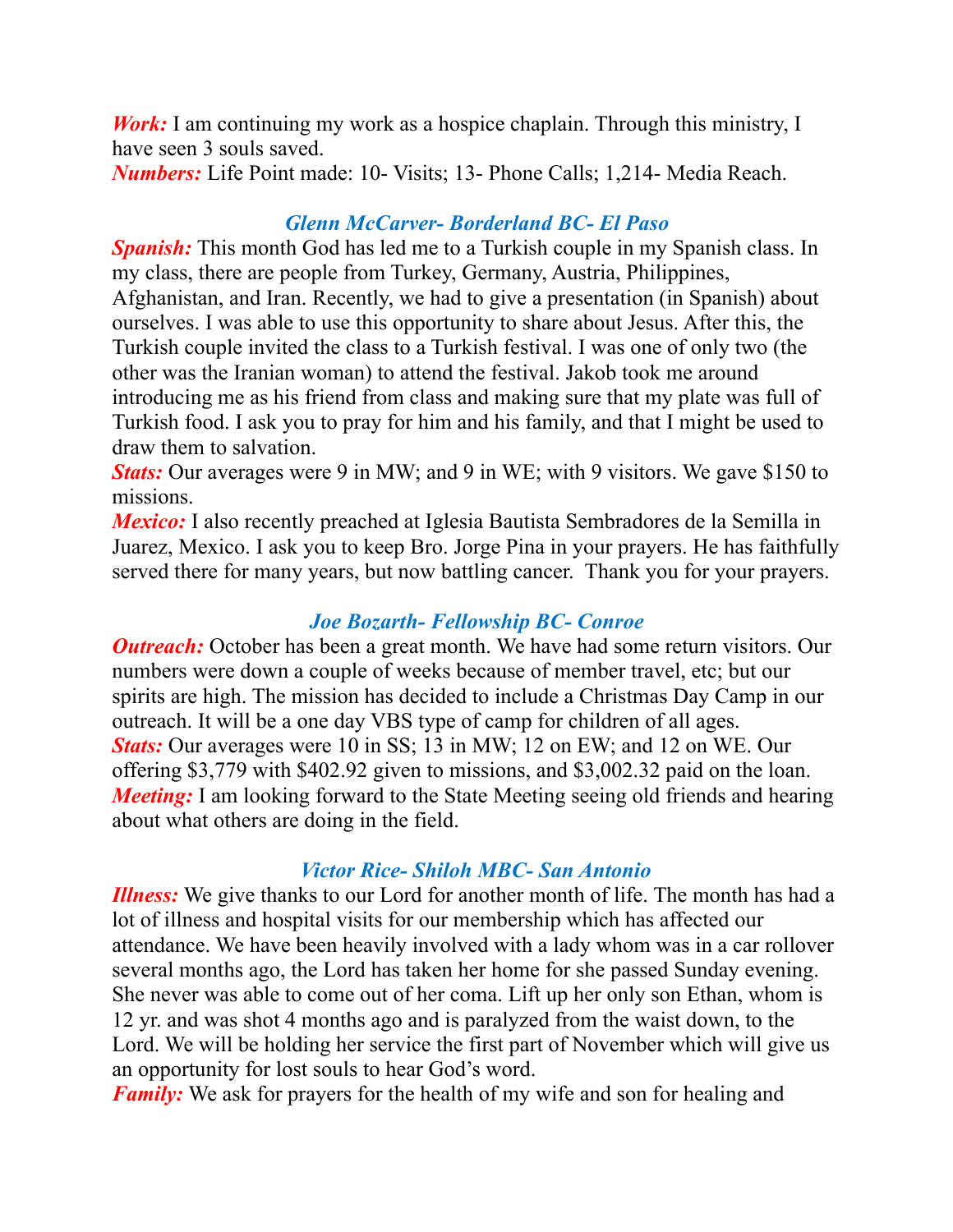strength and for the membership.

*Stats:* We averaged 17 in SS; 22 in MW; and 18 in WE. Our offering was \$3,159 with \$307 given to missions and \$1,200 paid on rent.

*Meeting:* We attended the faith promise giving on Sunday at Northcrest BC in Andrews, and was able to talk about the work in San Antonio. We thank you all for continued prayers and support that is given to Shiloh MBC.

#### *Steven Haney- MBSF-Texas Tech- Lubbock*

*7 Tech Students:* This has been an exciting month for us here at TTU. We have had 2 new students, Isiah and Blessing, start coming over the course of the last month or so and have had 7-8 for our Monday evening Bible studies with 6 of those being Tech students on average. Having 2 new Tech students come on board in just a couple of weeks has been huge for us. We have a grand total of 7 Tech students who can make it somewhat regularly with 2 more Tech students who can't make Monday nights often, but come to our other activities throughout the month. This semester started out really slow but the last several weeks we have seen God working and have been so encouraged by it. Please pray for Isiah and Blessing, that they will keep that passion and want to bring others with them and also for another student, Hayley, that has not been to a meeting yet but has texted with me back and forth over the last couple weeks about our meeting times and information about what we believe. I pray that she will decide to try to make it to one of Bible studies soon.

*Application:* We have filed our intent to form application with Texas Tech and Isiah and Andrew will be attending the required Intent to Form meeting on November 5th to find out the next steps to take. Pray with us that we can be formed as a student organization by the end of November.

*Finances:* Financially God has continued to bless us. We have been averaging \$2,950 each month. Our goal is \$4,500 /month to cover salary, MBSF housing, utilities, advertisement, and extra expenses such as fellowships. I will be presenting the work to a couple of churches in East Texas this coming month while we are there for the State Association meeting and we are looking forward to both the meeting and getting to be with those churches! If your church has any questions about the MBSF work here at TTU, please let me know at 903-722-1545.

# *David Smith- Lifeline BC- Mansfield*

*Saved:* Joanna got saved a couple of Sundays ago, and we just found out about it last week. She received Christ privately during the invitation. Her family of four has been coming to our services fairly regularly.

*Joined*: Mary is Alice's sister from Venus, joined with us and we were very happy about this. Also, Gregory joined with us. He's from Amarillo and recently moved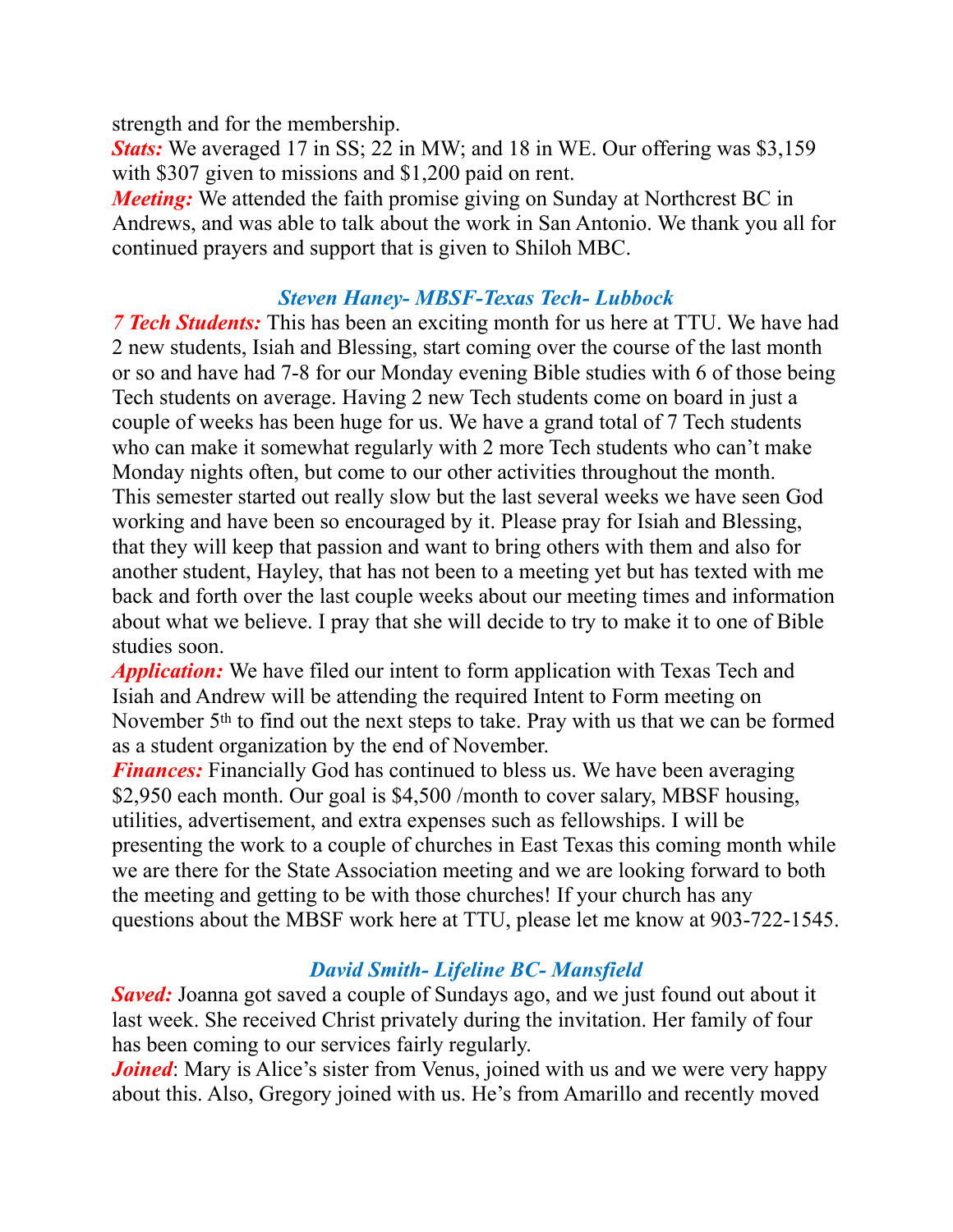to our area.

*Outreach:* We had 6 TBI students to do outreach. Bro. Kuni Oba organized the team from TBI. The team did an outstanding job for their first time door-knocking. We received a large number of good contacts. Some of the contacts are asking about our church and we hope they will come to our services. We have been able to follow up on most of them and have had numerous opportunities to share the gospel with them. Thanks TBI for sending them to us. Our school is doing a great job of teaching our young men for Christ.

*Stats:* We averaged 15 in MW and 6 in small groups. We had **1 saved** and **2 joined by statement**. Our offering was \$1,696 with \$415 given to missions and \$650 paid on rent.

*Specials:* Bro. Robert Wallace presented TBI to our church and was well received. Robert did well in presenting our school. Our people really enjoyed him being with us. Also, all of us enjoyed Bro. Ken Sibley's illusion ministry. Everyone, including adults, were on the edge of their seats watching everything that ken did.

## *Daniel Tijerina- A New Beginning BC- Mission*

*Church growth:* We thank our Lord and Savior for His provisions and grace regarding our spiritual growth. Our Sunday school classes have been a blessing to us. They have a direct impact in equipping the saints to serve others and teach us how to know Christ as their Lord and personal Savior.

*Praises:* We praise God for the trials and tribulations because it gives us an opportunity to trust Him and praise Him in the storm.

*Fellowship:* We have had fellowship with Mt. Calvary MBC, Iglesia Bautista Getsemani, Iglesia Bautista El Sembradro, and many other churches this month. We prayed for a Pastor that God called him to feed His flock in Quintana roo, Mexico.

*Outreach:* We have reached out to new families and children throughout the community. We visited a store front where people gather to study God's word. Bro. Jonas Rocha owns the place and he is willing to let us use it as a mission point. It is located in the community about 15 miles from where we meet. Please pray for this opportunity.

*Future Plans:* We continue to wait on the Lord to provide us with a permanent meeting place this year. Plans to organize into a local New Testament Church next year are moving forward.

*Stats:* We are working with 5 families. We averaged 18 in MW and we have our own studies at our homes on Wednesdays. Should you have any questions call me at 956-240-5717!

*Thanks:* First, we thank our gracious God for everything, especially for His salvation and eternal life He has given us and offers to all who call out to Him in